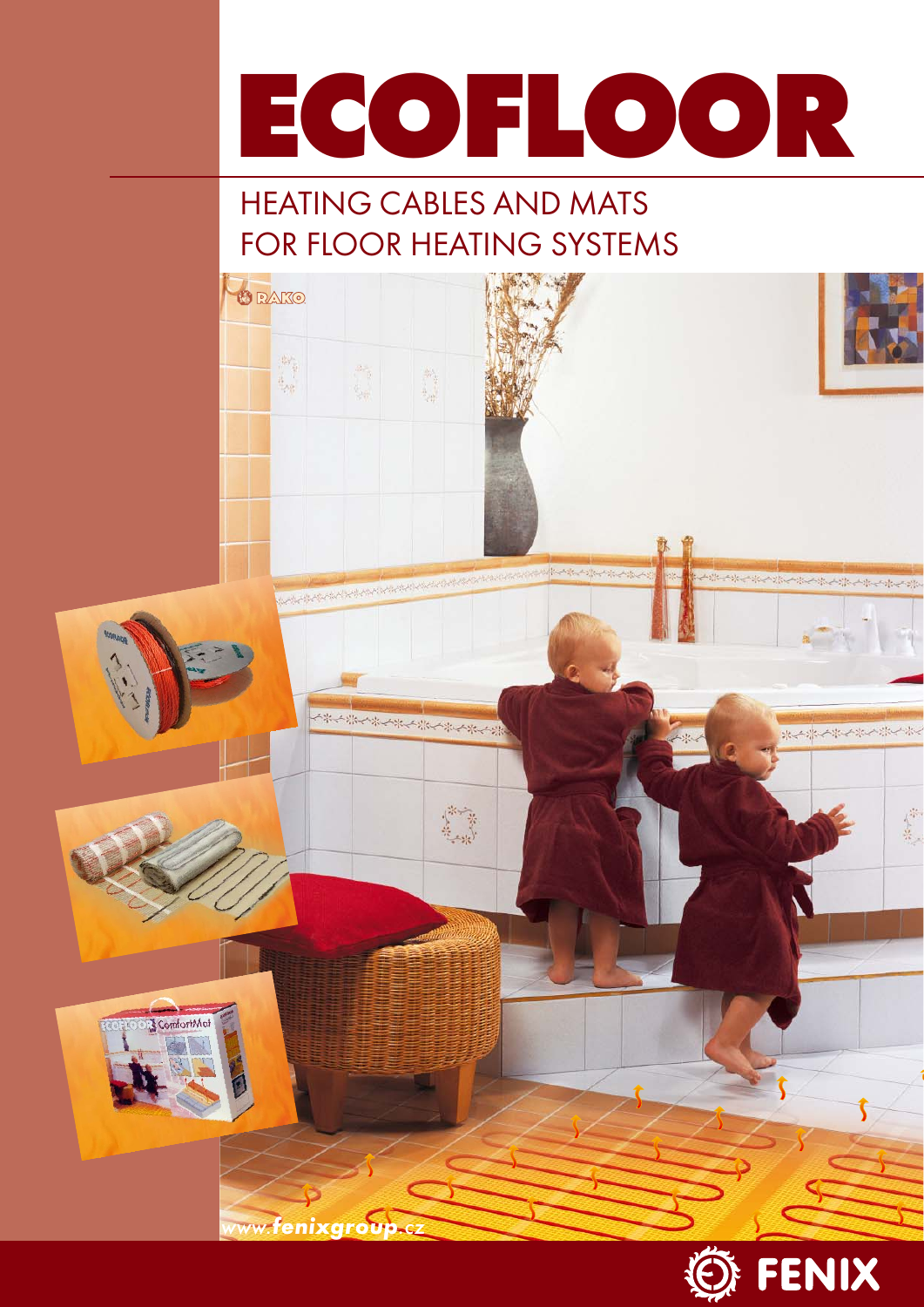# **Heating Principle**

ECOFLOOR electric floor heating systems ensure ideal heat distribution in rooms and, by lowering undesirable air circulation, they also reduce dust levels. This heating system offers high comfort, economic and reliable operation, long life, preservation of free floor area and absence of various heating elements, radiators and heating medium distribution systems. The principal advantage of electric floor heating is easy and separate temperature control in individual rooms.



Just as with other heating systems, the proper design is based on calculation of building's heat loss. Hygienic regulations limit the temperature of surface layer to 27 °C (in living rooms occupied for long periods), which limits simultaneously potential output of the floor heating system. Should the floor input not suffice to cover heat losses in rooms, an additional heat source must be installed (e.g. a convector). This is a problem of older buildings with insufficient thermal insulation.

## **ECOFLOOR Designs**

Generally, the input  $100 \, \mathrm{W/m^2}$  is designed for living rooms, in bathrooms where higher floor temperature is requested (30-33 °C) the input is designed up to  $160 \, \text{W/m}^2$ . However, the input depends on the floor construction, way of operation and user's requirements and its real value can range 60–200 W/m2. The heating systems may be either semi-storage (combined) or direct (thin-layer). Storage system is another option, but it is not used practically due to its high thermal lag and complicated control. In semistorage systems, the heating element is situated in the concrete delivery layer above or right on thermal insulation. In direct heating systems, the heating element is situated in flexible bonding cement right under tiling.



**1**) base, **2**) thermal insulation 7–8 cm (extruded polystyrene), **3**) ECOFLOOR heating mat, **4**) steel reinforcement—KARI steel mesh, **5**) concrete delivery layer 4–5 cm thick, **6**) protective tube for floor probe, **7**) layer that is walked upon (tiling, airy carpet, parquet floor, PVC without rubber base).

Floor probe should be installed above the heating element (between heating cable loops), as near the layer that is walked upon as possible. The probe enables to maintain the preset floor temperature and prevents its overheating. Another function of floor probe is to regulate temperature increase in a new floor with semi-storage system (see Basic Principles of Installation).

Thermal insulation is very important. Absence of this insulation could result in immoderately long heating period or impossibility to reach the required floor temperature. For new floors, we recommend to use extruded polystyrene (min. 25 kg/m<sup>3</sup>) at least 6 cm thick (ideally, in two layers, e.g.  $2\times3$  cm).



**1**) base, **2**) thermal insulation 5 cm (polystyrene at least 25 kg/m3 ), **3**) steel reinforcement—KARI steel mesh, **4**) concrete delivery layer 3–4 cm thick, **5**) flexible bonding cement, **6**) ECOFLOOR heating element, **7**) tiling.

At reconstructions, when the heating element is to be installed on the existing floor which is not insulated thermally, we recommend to install thermal insulation of extruded polystyrene 2 mm thick first (e.g. CLIMAPOR 2 mm—produced by Saarpor), then the heating element, flexible bonding cement and new tiling. This 2 mm thermal insulation will not replace the fullvalue thermal insulation of the floor, but it will increase its thermal resistance, reduce heat flow downwards and accelerate warming of the surface layer (tiling).

#### **DIRECT HEATING SYSTEM—RECONSTRUCTION**



**1**) existing tiling or other base (concrete etc.), **2**) flexible bonding cement, **3**) Climapor insulation—2 mm, **4**) ECOFLOOR heating element, **5**) flexible bonding cement, **6**) new tiling.

## **ECOFLOOR Products**

The ECOFLOOR heating systems are available in two basic variants— —**heating cable circuits** and **heating mats**. In fact, the two systems do not differ from one another very much. In both cases, the heating system consists of the heating cable, either separate or fixed to supporting fibreglass cloth (heating mat).

#### **Heating Cable Circuits**

The advantage of heating cable circuits is higher flexibility at installation (in segmented or irregular rooms, to avoid fixed furnishing), variability of supply density and lower cost price. Its disadvantage is more complicated installation (manual heating cable spacing, fixing of cable to a base).

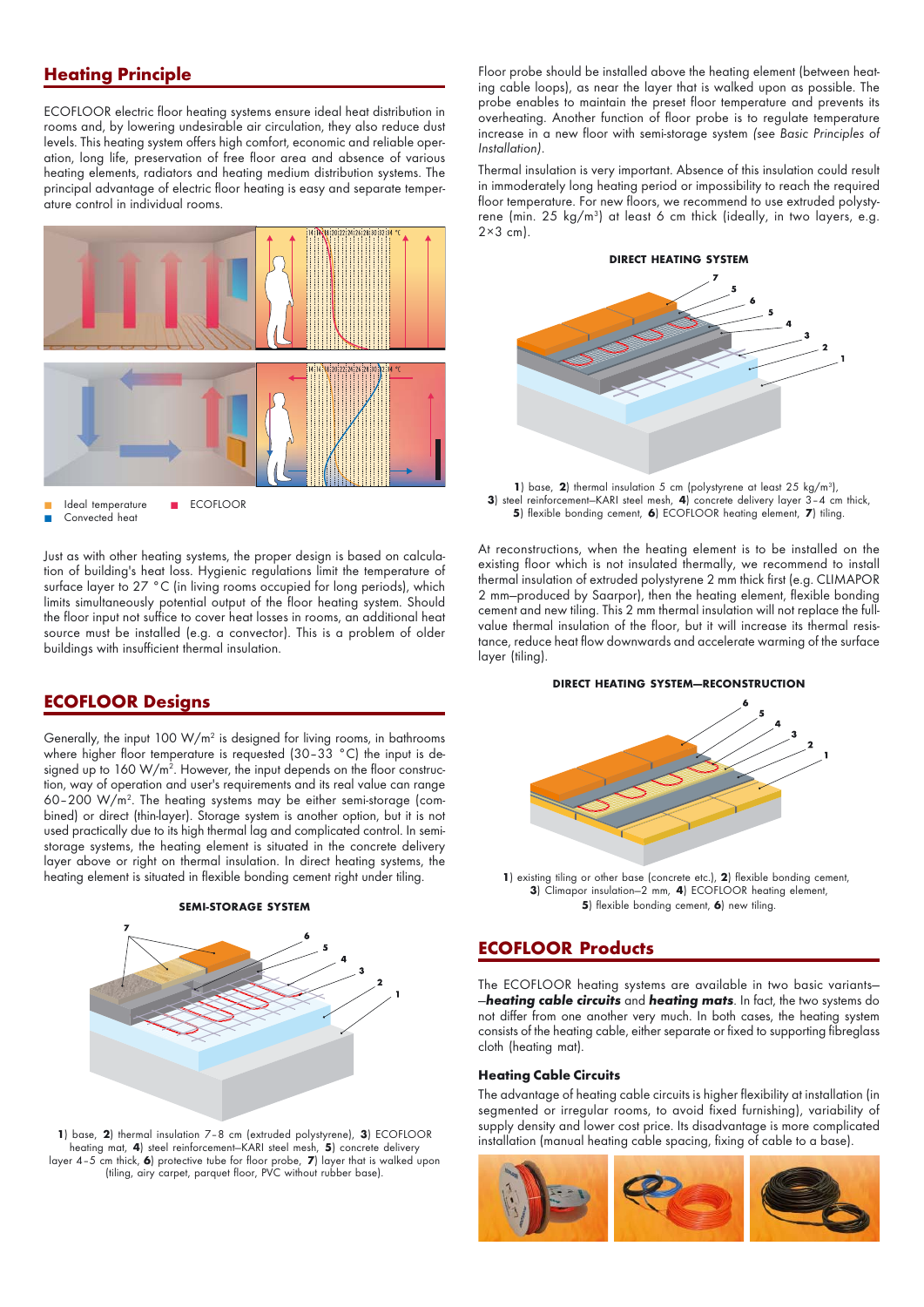#### **Heating Mats**

The advantage of heating mats is a very simple installation and even distribution of output throughout the floor area. Their disadvantage is a higher cost price caused by higher production costs (supporting cloth, adhesive tapes, manufacture of a mat).



Heating cable circuits and mats use different cable types:

**• Single-core cable**—has connection leads (cold cables) on both sides. Connection leads must be connected to an installation box. That means the heating cable circuit/mat must be laid in such a way that its beginning and end is approximately in the same place (which could be rather complicated in case of larger heating areas)

**• Double-core cable**—has a connection lead on one end which is connected to an installation box. An original connector is on the other end, Thus, the heating cable circuit/mat can be finished in any place because only one end is connected to an installation box

**• Cable without screen protection**—may be used exclusively in dry rooms (not in bathrooms) and, after novelization of applicable standards (i.e. since May 2003), it may be installed through a protective switch with max. 30 mA actuating value. If braided cable is used, it need not be connected through a protective switch

**• Cable with screen protection**—is designed especially for wet rooms (bathrooms, laundries, etc.). If the cable is used in dry rooms, it need not be connected through a protective switch

Two types of insulation of a heating conductor, which influence the final cable diameter, are used:

**• Fluoropolymer (ETFE)**—necessary electromechanical properties are reached with smaller thickness of insulation, the cable has a smaller diameter and may be installed in bonding cement under tiling (direct heating systems). However, the insulation increases the cable price

**• Cross-linked polyethylene (XLPE)**—bigger thickness of insulation is necessary to reach the required electromechanical properties. The cable has a bigger diameter and is suitable for installing in concrete (semistorage systems). The advantage is a lower price of insulation and higher mechanical strength

Individual types of cables produced by Fenix combine the properties mentioned above. Cable composition is marked with the following letters:

# **MADPSP**



# No letter is used for non-stranded (simple) resistance wire

## **ECOFLOOR Installation**

#### **Heating Mat**



- 1) Unwind the heating mat according to the laying drawing,
- In case you need to leave a space under fixed furnishing, cut out the necessary part of cloth and span the space with the cable (see fig. 2),
- 3) Level the layer of flexible cement with a smooth spatula,
- 4) Lay tiling on small areas (up to 4  $m<sup>2</sup>$ ) immediately, on larger areas 24 hours later.

### **Heating Cable Circuit**



- 1) Create loops of heating meander (a template may be used),
- 2) Fix the cable to the base continuously (self-adhesive tapes, GRUFAST fixing aluminium tape),
- 3) Level the layer of flexible cement with a smooth spatula,
- 4) Lay tiling on small areas (up to 4  $m<sup>2</sup>$ ) immediately, on larger areas 24 hours later.

Detailed installation guides are delivered with products. They are also available in the electronic form on the manufacturer's web sites www.fenixgroup.cz

#### **ECOFLOOR Accessories — Fixtures**

GRUFAST fixing tape Plastic cable clip ECOFLOOR plastic fixing strip



## **Basic Principles of Installation**

The ECOFLOOR heating systems are manufactured in specified dimensions (input, length, area). The heating cable may never be shortened, only its connection leads (cold ends) may be cut.

The heating element (circuit/mat) should be laid at least 5 cm from peripheral walls and should never be installed under fixed furnishing or massive objects (bath, shower, toilet, washing machine, kitchen unit, etc.). Heating cables must not touch or cross each other. The cable spacing of manually created loops should be at least 5 cm.

Areas larger than 20 m $^{\rm 2}$  or when their diagonal is longer than 7 m should be divided with a dilatation joint. The dilatation joint should also be created in the place of contact with vertical construction, along the whole circumference of heating area. Heating element must never cross dilatation joints.

The heating system may be put into operation 28 days after concreting (maturing of concrete) and the floor temperature should be increased gradually—by approx. 5 °C a day (for detailed information see the installation guide).